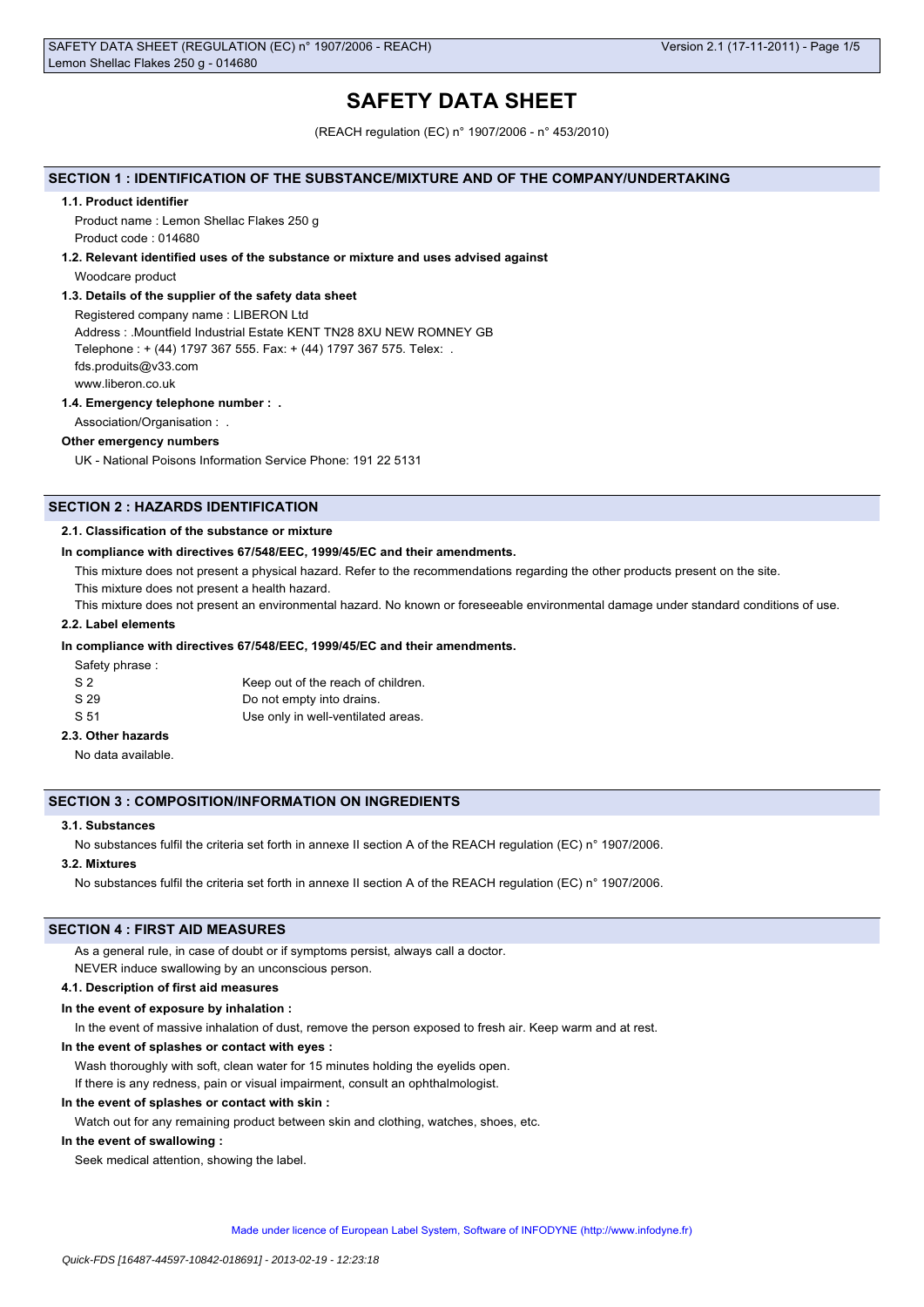# **4.2. Most important symptoms and effects, both acute and delayed**

No data available.

**4.3. Indication of any immediate medical attention and special treatment needed**

No data available.

# **SECTION 5 : FIREFIGHTING MEASURES**

Non-flammable.

## **5.1. Extinguishing media**

#### **Suitable methods of extinction**

- In the event of a fire, use :
- sprayed water or water mist
- foam
- multipurpose ABC powder
- BC powder
- carbon dioxide (CO2)

## **Unsuitable methods of extinction**

- In the event of a fire, do not use :
- water jet

### **5.2. Special hazards arising from the substance or mixture**

A fire will often produce a thick black smoke. Exposure to decomposition products may be hazardous to health.

- Do not breathe in smoke.
- In the event of a fire, the following may be formed :
- carbon monoxide (CO)
- carbon dioxide (CO2)

## **5.3. Advice for firefighters**

No data available.

## **SECTION 6 : ACCIDENTAL RELEASE MEASURES**

### **6.1. Personal precautions, protective equipment and emergency procedures**

Consult the safety measures listed under headings 7 and 8.

# **For non fire-fighters**

Avoid inhaling dust.

### **For fire-fighters**

Fire-fighters will be equipped with suitable personal protective equipment (See section 8).

## **6.2. Environmental precautions**

Prevent any material from entering drains or waterways.

#### **6.3. Methods and material for containment and cleaning up**

#### Retrieve the product by mechanical means (sweeping/vacuuming).

# **6.4. Reference to other sections**

No data available.

# **SECTION 7 : HANDLING AND STORAGE**

Requirements relating to storage premises apply to all facilities where the mixture is handled.

#### **7.1. Precautions for safe handling**

Always wash hands after handling.

## **Fire prevention :**

Prevent access by unauthorised personnel.

# **Recommended equipment and procedures :**

For personal protection, see section 8.

Observe precautions stated on label and also industrial safety regulations.

# **Prohibited equipment and procedures :**

No smoking, eating or drinking in areas where the mixture is used.

## **7.2. Conditions for safe storage, including any incompatibilities**

No data available.

## **Storage**

Keep out of reach of children.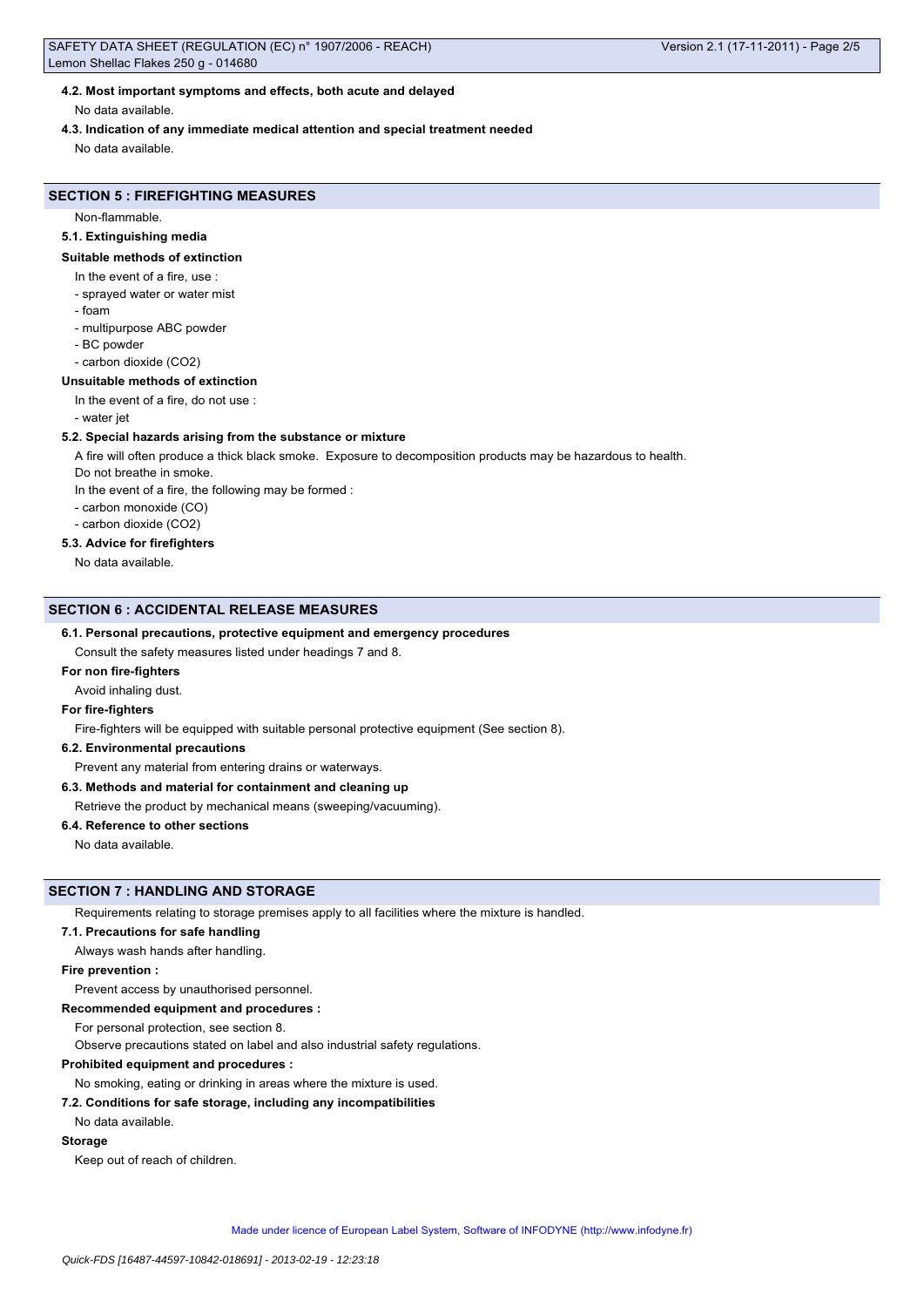## **Packaging**

Always keep in packaging made of an identical material to the original.

**7.3. Specific end use(s)** No data available.

# **SECTION 8 : EXPOSURE CONTROLS/PERSONAL PROTECTION**

### **8.1. Control parameters**

No data available.

#### **8.2. Exposure controls**

#### **Personal protection measures, such as personal protective equipment**

Use personal protective equipment that is clean and has been properly maintained.

Store personal protective equipment in a clean place, away from the work area.

Never eat, drink or smoke during use. Remove and wash contaminated clothing before re-using. Ensure that there is adequate ventilation, especially in confined areas.

#### **- Eye / face protection**

Avoid contact with eyes.

Before handling powders or dust emission, wear mask goggles in accordance with standard EN166.

## **- Hand protection**

Wear suitable protective gloves in the event of prolonged or repeated skin contact.

- Type of gloves recommended :
- Natural latex
- Nitrile rubber (butadiene-acrylonitrile copolymer rubber (NBR))
- PVC (polyvinyl chloride)
- Butyl Rubber (Isobutylene-isoprene copolymer)

#### **- Body protection**

Work clothing worn by personnel shall be laundered regularly.

After contact with the product, all parts of the body that have been soiled must be washed.

# **- Respiratory protection**

Avoid breathing dust.

Type of FFP mask :

Wear a disposable half-mask dust filter in accordance with standard EN149.

# **SECTION 9 : PHYSICAL AND CHEMICAL PROPERTIES**

## **9.1. Information on basic physical and chemical properties**

## **General information :**

| Physical state:                                        | solid in granules. |
|--------------------------------------------------------|--------------------|
| Important health, safety and environmental information |                    |
| $pH$ :                                                 | Not relevant.      |
| Flash point interval:                                  | not relevant.      |
| Vapour pressure :                                      | not relevant.      |
| Density:                                               | $0.95 - 1.15$      |
| Water solubility:                                      | Insoluble.         |
| 9.2. Other information                                 |                    |

No data available.

# **SECTION 10 : STABILITY AND REACTIVITY**

#### **10.1. Reactivity**

No data available.

**10.2. Chemical stability**

This mixture is stable under the recommended handling and storage conditions in section 7.

# **10.3. Possibility of hazardous reactions**

No data available.

## **10.4. Conditions to avoid**

- Avoid :
- heating
- heat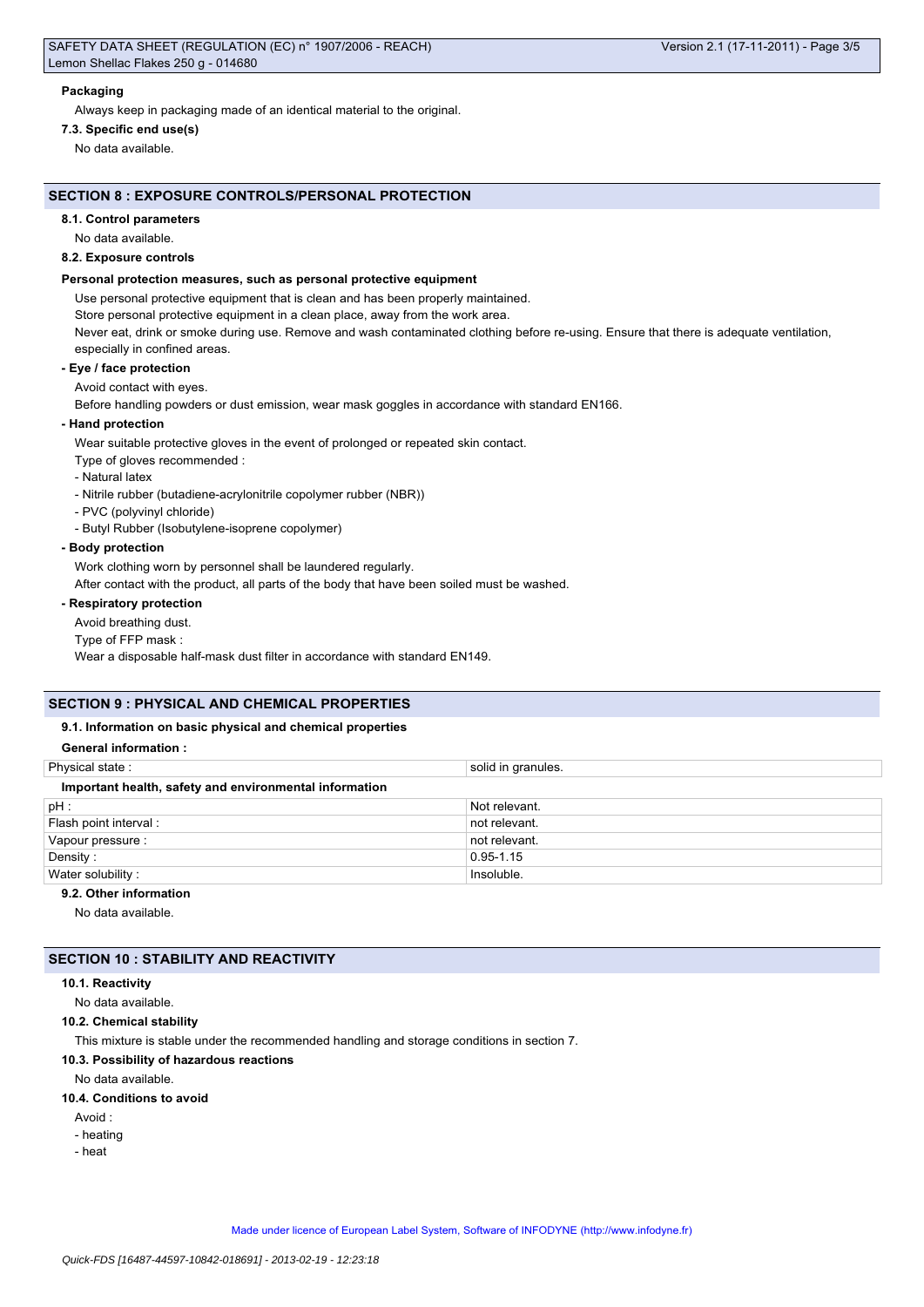## - formation of dusts

- frost

Dusts can form an explosive mixture with air.

## **10.5. Incompatible materials**

- Keep away from :
- combustible material

### **10.6. Hazardous decomposition products**

- The thermal decomposition may release/form :
- carbon monoxide (CO)
- carbon dioxide (CO2)

# **SECTION 11 : TOXICOLOGICAL INFORMATION**

## **11.1. Information on toxicological effects**

Repeated or prolonged contact with the mixture may cause removal of natural oil from the skin resulting in non-allergic contact dermatitis and absorption through the skin.

## **11.1.1. Substances**

No toxicological data available for the substances.

#### **11.1.2. Mixture**

No toxicological data available for the mixture.

#### **SECTION 12 : ECOLOGICAL INFORMATION**

## **12.1. Toxicity**

#### **12.1.1. Substances**

No aquatic toxicity data available for the substances.

#### **12.1.2. Mixtures**

No aquatic toxicity data available for the mixture.

**12.2. Persistence and degradability**

#### No data available.

# **12.3. Bioaccumulative potential**

No data available.

# **12.4. Mobility in soil**

No data available.

### **12.5. Results of PBT and vPvB assessment**

No data available.

#### **12.6. Other adverse effects**

No data available.

# **SECTION 13 : DISPOSAL CONSIDERATIONS**

Proper waste management of the mixture and/or its container must be determined in accordance with Directive 2008/98/EC.

#### **13.1. Waste treatment methods**

Do not pour into drains or waterways.

## **Waste :**

Waste management is carried out without endangering human health, without harming the environment and, in particular without risk to water, air, soil, plants or animals.

Recycle or dispose of waste in compliance with current legislation, preferably via a certified collector or company.

Do not contaminate the ground or water with waste, do not dispose of waste into the environment.

## **Soiled packaging :**

Empty container completely. Keep label(s) on container. Give to a certified disposal contractor.

# **SECTION 14 : TRANSPORT INFORMATION**

Exempt from transport classification and labelling.

Transport product in compliance with provisions of the ADR for road, RID for rail, IMDG for sea and ICAO/IATA for air transport (ADR 2011 -IMDG 2010 - ICAO/IATA 2011).